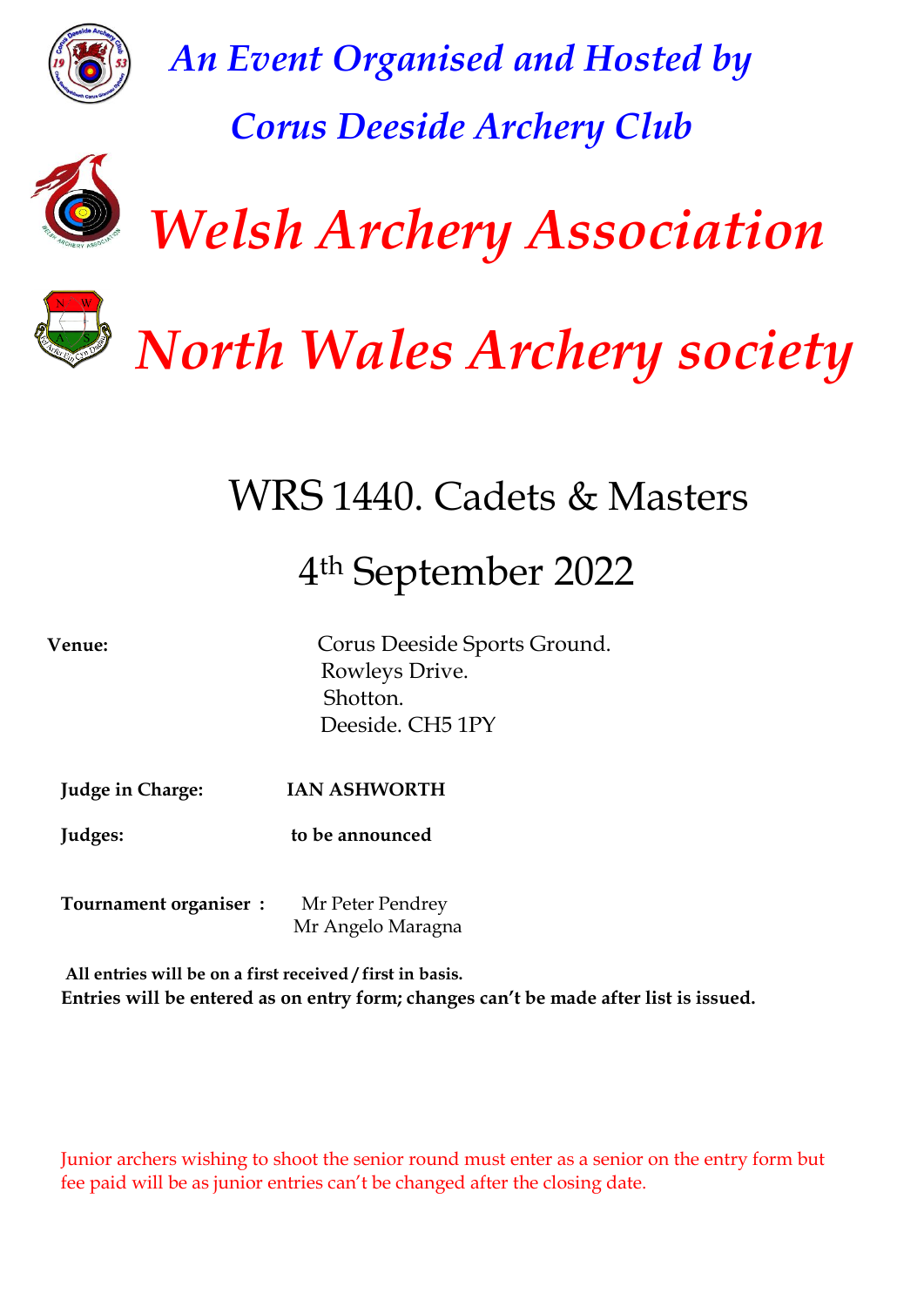| Venue:                        |           | Corus Deeside Sports Ground, Rowleys Drive, Shotton, Deeside,<br>Flintshire, CH5 1PY (There will be a map in the pre-shoot info pack) |
|-------------------------------|-----------|---------------------------------------------------------------------------------------------------------------------------------------|
| <b>Assembly</b><br>& Practice | $9.00$ am | Equipment inspection and verification.<br>Assembly.                                                                                   |
|                               | $9.30$ am | Supervised practice session (45 mins).<br>Shooting will commence.                                                                     |

 **Rules of Shooting** World Archery rules of shooting will apply to the 1440 rounds.

**1 st & 2nd distance in all disciplines 4 Archers will shoot 1 x 122cm face 6 Arrow ends 3 rd & 4th Distance Compound and Recurve Archers will shoot 6 arrow ends 4 x 6 zone scoring face on boss, Archer A will shoot on the top left face, Archer B will shoot on the top right face,** 

**Archer C will shoot on the bottom left face, Archer D will shoot on the bottom right face,** 

**Longbow and Barebow will shoot 6 arrow ends 1 x 80cm face.**

**(If archers wish to change face allocation on the four face section of the shoot if agreement is agreed with all archers on the target please inform the judge & organiser before commencing the shorter distance rounds.}**

# **We have only have room for 20 bosses get your entries in early.**

| <b>Rounds</b>     | <b>Senior Gents</b><br>1440 Gents (90,70,50,30mtrs)<br>Senior Ladies / Cadet Gent / Gents Masters<br>1440 Ladies (70,60,50,30mtrs)<br>Cadet Ladies/ Ladies Masters<br>Metric II<br>$(60, 50, 40, 30$ mtrs)                                                                                                                                                                                                                                                                                                                                                                                                       |  |  |  |  |  |
|-------------------|------------------------------------------------------------------------------------------------------------------------------------------------------------------------------------------------------------------------------------------------------------------------------------------------------------------------------------------------------------------------------------------------------------------------------------------------------------------------------------------------------------------------------------------------------------------------------------------------------------------|--|--|--|--|--|
| <b>Judges</b>     | lan Ashworth                                                                                                                                                                                                                                                                                                                                                                                                                                                                                                                                                                                                     |  |  |  |  |  |
| <b>Fees</b>       | Juniors/Senior Citizens/Students £12.00<br>Seniors £15.00                                                                                                                                                                                                                                                                                                                                                                                                                                                                                                                                                        |  |  |  |  |  |
| <b>Entries</b>    | Closing Date. 22nd August 2022 Late entries are subject to space being available.<br>Please phone the Tournament Organiser for acceptance before sending late<br>entries.<br>Entry forms (with Cheques payable to <b>Corus Deeside Archery Club'</b> ) to be sent to:<br>Mr Peter Pendrey, 1 Dunbar Close, Connah's Quay, Deeside, Flintshire, CH5 4XY<br>Tel: 01244 810351/07522489213 Email:-pete.pendrey@sky.com<br>Available, payment by bank transfer to: 40-41-29 21550330<br>{If Paying by bank transfer entry forms are acceptable by email}<br>Website for information & results :- toxarch.co.uk/corus |  |  |  |  |  |
|                   | Information                                                                                                                                                                                                                                                                                                                                                                                                                                                                                                                                                                                                      |  |  |  |  |  |
| <b>Discipline</b> | The Director of Judges is responsible for the safe conduct of the shoot at all times.<br>His/her decision in all matters is final and must be obeyed. The Organiser retains<br>the right to exclude any persons from the field for unreasonable behaviour.                                                                                                                                                                                                                                                                                                                                                       |  |  |  |  |  |
| <b>Awards</b>     | Will be according to entries received by the closing date.                                                                                                                                                                                                                                                                                                                                                                                                                                                                                                                                                       |  |  |  |  |  |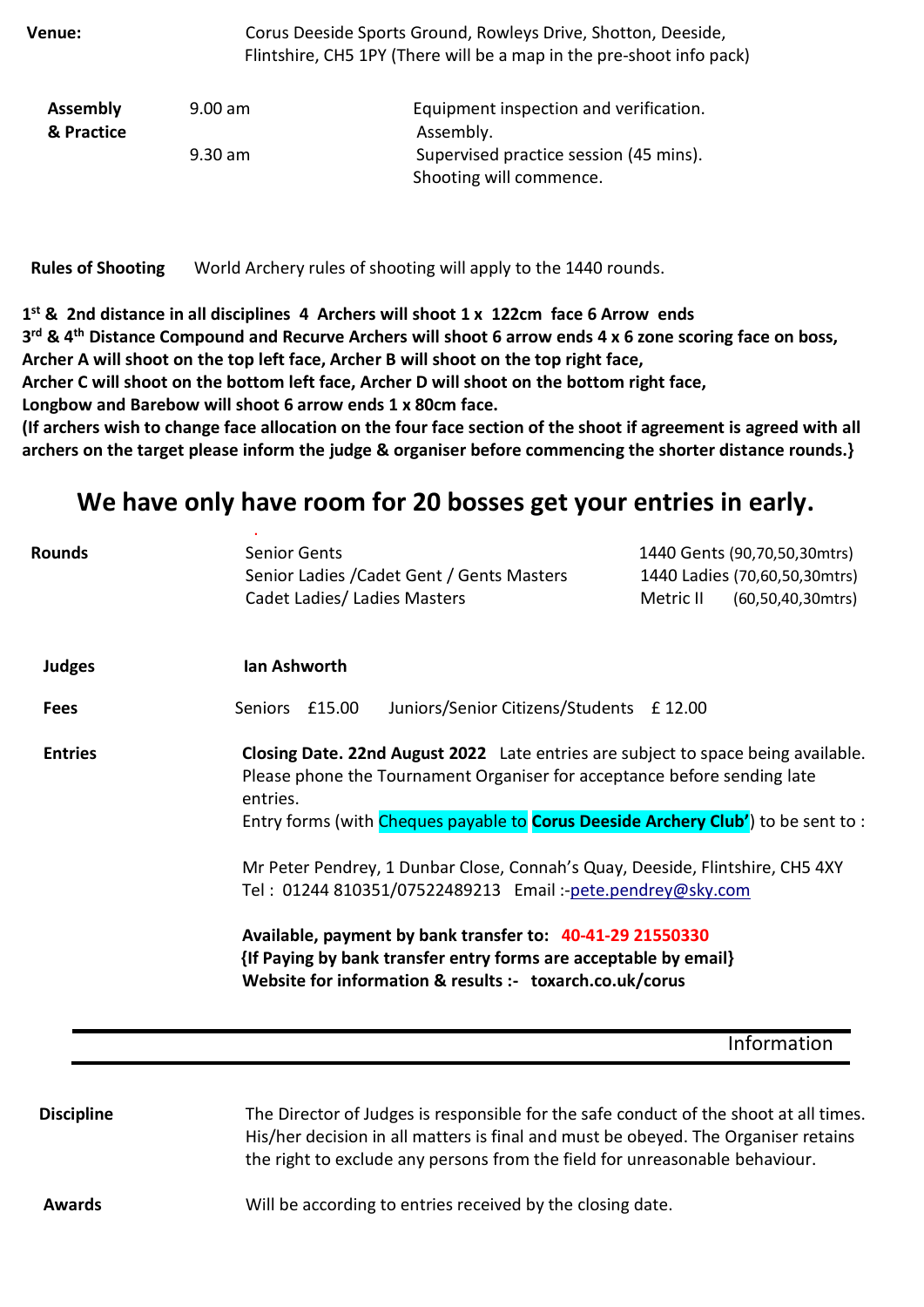| <b>Information</b>      | We will post updated target lists, information sheets and any breaking news to                                                                                                                                                                                                                                                                                                                                        |
|-------------------------|-----------------------------------------------------------------------------------------------------------------------------------------------------------------------------------------------------------------------------------------------------------------------------------------------------------------------------------------------------------------------------------------------------------------------|
|                         | our website in the last week prior to the shoot date. Please keep a regular check of<br>the website for information CORUS WEB SITE toxarch.co.uk/corus                                                                                                                                                                                                                                                                |
| Photography             | All persons, amateur or professional, wishing to take pictures or films during the<br>event must provide personal details and sign the Tournament Organiser's register.                                                                                                                                                                                                                                               |
| <b>Refreshments</b>     | There are no bar facilities as the sports and social club has closed. Café Corus will<br>be up and running for hot snacks Tea / coffee sandwiches/ burgers and cakes<br>available.                                                                                                                                                                                                                                    |
| <b>Parking</b>          | Car Parking if room can be behind tent line Please do not block the track<br>keep to the perimeter track when driving around the field and drive at a walking<br>pace at all times. Do not drive up the grassed area when arriving and leaving.                                                                                                                                                                       |
| Toilets:                | Toilets /Disabled toilets will be available in the main club house                                                                                                                                                                                                                                                                                                                                                    |
| <b>Camping</b>          | if arriving night before The grassy area to the right hand side of the field is for<br>caravans and tent camping and is available from Saturday afternoon.<br>Please advise us if you are intending to bring a caravan as spaces are limited.<br>Archers camping on the field do so at their own risk and should ensure that their<br>camping area is kept clean & tidy and does not cause nuisance to other archers. |
| <b>Drugs Testing</b>    | All archers will be liable for drugs testing and competitors approached to give<br>samples must comply. Refusal will be treated as a positive result. Parents or<br>guardians must authorise drugs testing of junior archers on the entry form.                                                                                                                                                                       |
| <b>Liability</b>        | Welsh Archery Association, North Wales Archery Society, Corus Deeside Archery<br>Club, Care & Repair North East Wales, Flintshire County Council, their servants<br>and members do not accept Liability or responsibility for any loss, damage or<br>injury howsoever caused.                                                                                                                                         |
| <b>Dogs</b>             | Dogs must be kept under control if in the tent area and must be kept on a lead<br>and not allowed to stray. All dog mess must be cleared up.                                                                                                                                                                                                                                                                          |
| <b>Disabled Archers</b> | To allow us to better cater for all archers, please indicate in the box below<br>any special requirements that you may have for the day of the shoot.<br>We will endeavour to place archers according to their requirements.                                                                                                                                                                                          |